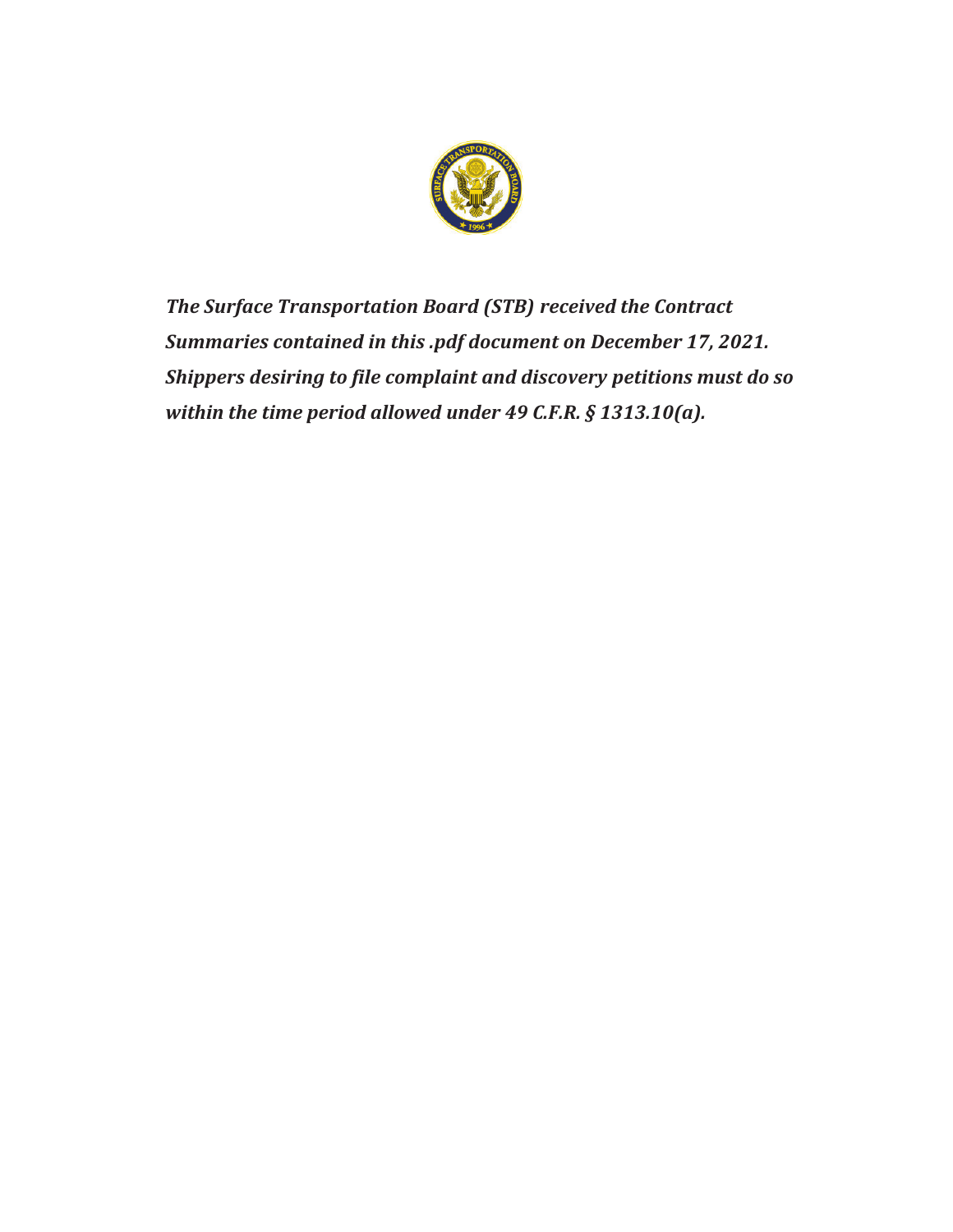**To: Tariffs Branch Issued ByRae-Anne Sharp**

**Surface Transportation Board**<br> **Manager Pricing Services Convention Manager Pricing Services Convention Convention Convention Convention Convention Convention Convention Convention Convention Conve 1925 K Street, N.W. Norfolk Southern Corporation** 20 20 SHORT FORM SHORT FORM 20 SHORT FORM 20 SHORT FORM SHORT FORM SHORT FORM SHORT FORM SHORT FORM SHORT FORM SHORT FORM SHORT FORM SHORT FORM SHORT FORM SHORT RANGER S **Washington, DC 20423-0001 650 West Peachtree Street NW Atlanta, GA 30308**

## **RATE AUTHORITY - RENEWALS**

| <b>STB</b><br>Contract # | <b>Amendment Bureau</b> |             | <b>Authority</b><br><b>Nbr</b> | <b>Section</b><br><b>Nbr</b> | <b>Series</b> | <b>Previous</b><br><b>Series</b> | <b>Issue</b><br><b>Date</b> | <b>Previous</b><br><b>Issue Date</b> | <b>Expiration</b><br><b>Date</b> | <b>Previous</b><br><b>Expiration Date</b> | <b>Effective Date</b> | <b>Previous</b><br><b>Effective Date</b> | <b>Effective</b><br>/Expiration<br><b>Date Change</b><br>$(Y \text{ or } N)$ | Origin                                                                                                                                                                                                                                                                                                                                                                                                                           | <b>Previous</b><br>Origin                                                                                                                                                                                                                                                                                                                                                                                                                                                                                                                                                                                                                              | Origin<br>Change<br>$(Y \text{ or } N)$ | <b>Destination</b>                                                                                                                                                                                                                                                                                                                                                                                                                                                                                                                                                                                                                                                                                                                                      | <b>Previous</b><br><b>Destination</b>                                                                                                                                                                                                                                                                                                                                                                                                                                                                                                                                                                                                                                                                                           | <b>Destinatio</b><br>n Change<br>$(Y \text{ or } N)$ | <b>STCC</b> |         | $(Y \text{ or } N)$ | PrevSTC   STCC   SHIPPER |
|--------------------------|-------------------------|-------------|--------------------------------|------------------------------|---------------|----------------------------------|-----------------------------|--------------------------------------|----------------------------------|-------------------------------------------|-----------------------|------------------------------------------|------------------------------------------------------------------------------|----------------------------------------------------------------------------------------------------------------------------------------------------------------------------------------------------------------------------------------------------------------------------------------------------------------------------------------------------------------------------------------------------------------------------------|--------------------------------------------------------------------------------------------------------------------------------------------------------------------------------------------------------------------------------------------------------------------------------------------------------------------------------------------------------------------------------------------------------------------------------------------------------------------------------------------------------------------------------------------------------------------------------------------------------------------------------------------------------|-----------------------------------------|---------------------------------------------------------------------------------------------------------------------------------------------------------------------------------------------------------------------------------------------------------------------------------------------------------------------------------------------------------------------------------------------------------------------------------------------------------------------------------------------------------------------------------------------------------------------------------------------------------------------------------------------------------------------------------------------------------------------------------------------------------|---------------------------------------------------------------------------------------------------------------------------------------------------------------------------------------------------------------------------------------------------------------------------------------------------------------------------------------------------------------------------------------------------------------------------------------------------------------------------------------------------------------------------------------------------------------------------------------------------------------------------------------------------------------------------------------------------------------------------------|------------------------------------------------------|-------------|---------|---------------------|--------------------------|
| <b>NS-C-203K</b>         | - 3                     | <b>NSSC</b> | 16537                          | $12 \overline{ }$            | $\mathsf{C}$  |                                  | 12-06-2021                  | 10-20-2021                           | 12-31-2021                       | 12-31-2021                                | 10-01-2021            | 10-01-2021                               | N.                                                                           | <b>ALBION MI</b><br><b>CLYMERS IN</b><br><b>MARION IN</b><br>SOUTH BEND<br>IN                                                                                                                                                                                                                                                                                                                                                    | <b>ALBION MI</b><br><b>CLYMERS IN</b><br>SOUTH BEND IN                                                                                                                                                                                                                                                                                                                                                                                                                                                                                                                                                                                                 | <b>Y</b>                                | <b>ST LOUIS MO</b>                                                                                                                                                                                                                                                                                                                                                                                                                                                                                                                                                                                                                                                                                                                                      | <b>ST LOUIS MO</b>                                                                                                                                                                                                                                                                                                                                                                                                                                                                                                                                                                                                                                                                                                              | N.                                                   | 2085940     | 2085940 | N                   |                          |
| $NS-C-203D$              | $-12$                   | <b>NSSC</b> | 16537                          | $\overline{2}$               | R.            | O                                | 12-09-2021                  | 11-30-2021                           | 12-31-2021                       | 12-31-2021                                | 12-01-2021            | 12-01-2021                               | N.                                                                           | <b>TOLEDO</b><br>AIRLINE OH<br>TOLEDO OH                                                                                                                                                                                                                                                                                                                                                                                         | <b>TOLEDO</b><br>AIRLINE OH<br>TOLEDO OH                                                                                                                                                                                                                                                                                                                                                                                                                                                                                                                                                                                                               | N.                                      | ALABAMA CITY AL ALABAMA CITY AL<br>BARBER NC CAMP BARBER NC CAMP<br><b>HILL PA</b><br>CHATTANOOGA<br>TN CHICAGO IL<br><b>DANVILLE KY</b><br><b>DECATUR AL</b><br><b>FLOWERY</b><br><b>BRANCH GA</b><br><b>GAINESVILLE GA</b><br><b>LACYMARK FL</b><br><b>LORAY NC</b><br>LOUISVILLE KY                                                                                                                                                                                                                                                                                                                                                                                                                                                                  | <b>HILL PA</b><br>CHATTANOOGA<br>TN DANVILLE KY<br><b>DECATUR AL</b><br><b>FLOWERY</b><br><b>BRANCH GA</b><br><b>GAINESVILLE GA</b><br><b>LACYMARK FL</b><br><b>LORAY NC</b><br>LOUISVILLE KY                                                                                                                                                                                                                                                                                                                                                                                                                                                                                                                                   | <b>Y</b>                                             | 0113310     | 0113310 | N,                  |                          |
| <b>NS-C-1700</b>         | - 16                    | NSSC        | 17050                          |                              | - F           |                                  | 12-09-2021                  | 12-03-2021                           | 09-30-2022                       | 11-15-2018                                | 10-01-2021            | 10-01-2021                               |                                                                              | <b>CHARLESTON</b><br>SC CHARLOTTE AL CHARLOTTE<br>NC CHICAGO IL NC CHICAGO IL<br>DES MOINES IA CINCINNATI OH<br>NC.<br>GAINESVILLE<br><b>GA GARDEN</b><br><b>CITY GA</b><br>GIBSON CITY IL <br><b>GRIFFITH NC</b><br><b>KANSAS CITY</b><br>MO LAFAYETTE GIBSON CITY II<br>IN MEMPHIS TN<br><b>NORTH</b><br>CHARLESTON<br>SC<br>ORANGEBUR<br><b>SC PORT</b><br><b>NEWARK</b><br>ELIZABE NJ<br>SAVANNAH GA<br>SOUTH<br>DANVILLE PA | <b>BIRMINGHAM</b><br>FAYETTEVILL   CLARE OH DES<br><b>MOINES IA</b><br><b>EAST ST LOUIS</b><br><b>IL FAYETTEVILI</b><br>NC.<br><b>GAINESVILLE</b><br><b>GA GARDEN</b><br>CITY GA<br><b>GRIFFITH NC</b><br><b>HAGERSTOW</b><br><b>MD IVORYDALE</b><br>OH KANSAS<br><b>CITY MO</b><br><b>MEMPHIS TN</b><br>NEW ORLEANS<br>LA NORTH<br>CHARLESTON<br>SC PORT<br><b>NEWARK</b><br>ELIZABE NJ<br>SAVANNAH GA<br>SIDNEY OH<br>TOLEDO OH<br>CHARLESTON<br><b>SC CHARLOTTE</b><br>NC CHICAGO IL<br><b>DES MOINES IA</b><br><b>FAYETTEVILL</b><br>NC<br><b>GAINESVILLE</b><br><b>GA GARDEN</b><br><b>CITY GA</b><br><b>GIBSON CITY IL</b><br><b>GRIFFITH NC</b> |                                         | ADRIAN ADBF MI<br>ALTAVISTA VA<br>ANDERSON PKHP<br><b>SC CHARLOTTE</b><br><b>NC</b><br><b>CHATTANOOGA</b><br>TN CHICAGO<br>ASHLAND AVE IL<br>CHICAGO IL<br><b>CINCINNATI OH</b><br><b>CLARE OH</b><br><b>CLAYPOOL IN</b><br>COLUMBUS CUOH<br>OH COLUMBUS OH<br><b>CONSTITUTION GA</b><br><b>DECATUR IL</b><br>EAST ST LOUIS IL ERIE PA FAIRLESS<br>ERIE PA<br>FAYETTEVILLE NC FAYETTEVILLE NC<br><b>GAINESVILLE GA</b><br><b>GRIFFITH NC</b><br><b>GROTTOES VA</b><br><b>HAMMOND IN</b><br>IVORYDALE OH<br>JACKSONVILLE IL<br>KANSAS CITY MO<br><b>LAUREL MS</b><br>MCDONOUGH GA<br><b>MEMPHIS TN</b><br><b>MERIDIAN MS</b><br>MORRISVILLE PA<br>NEW ORLEANS LA<br>NORCROSS GA<br>PEORIA IL SIDNEY NJ MORRISVILLE<br>OH VALDOSTA GA PA MOUNDVILLE<br>OH | ADRIAN ADBF MI<br><b>ANDERSON PKHP</b><br><b>SC BIRMINGHAM</b><br>AL BOYCE TN<br><b>BUFFALO NY</b><br>CHARLOTTE NC<br>CHATTANOOGA<br>TN CHICAGO IL<br><b>CINCINNATI OH</b><br><b>CLARE OH</b><br>COLUMBUS CUOH<br>OH COLUMBUS OH<br><b>CONSTITUTION GA</b><br>DECATUR IL DES<br><b>MOINES IA</b><br>DORAVILLE GA<br>DORAVILLE GA   EAST ST LOUIS IL<br>TYBR PA<br><b>GAINESVILLE GA</b><br><b>GRIFFITH NC</b><br><b>HAGERSTOWN MD</b><br><b>HAMMOND IN</b><br><b>HEBRON NC</b><br>IVORYDALE OH<br>JACKSONVILLE IL<br>KANSAS CITY MO<br><b>KEARNY NJ</b><br><b>LAUREL MS</b><br><b>MEMPHIS TN</b><br><b>MERIDIAN MS</b><br><b>MORRIS PLAINS</b><br>NJ MORRISTOWN<br>WOOSTER RJCL AL NEW ORLEANS<br>LA NORCROSS GA<br>SAVANNAH GA |                                                      |             |         | N.                  |                          |